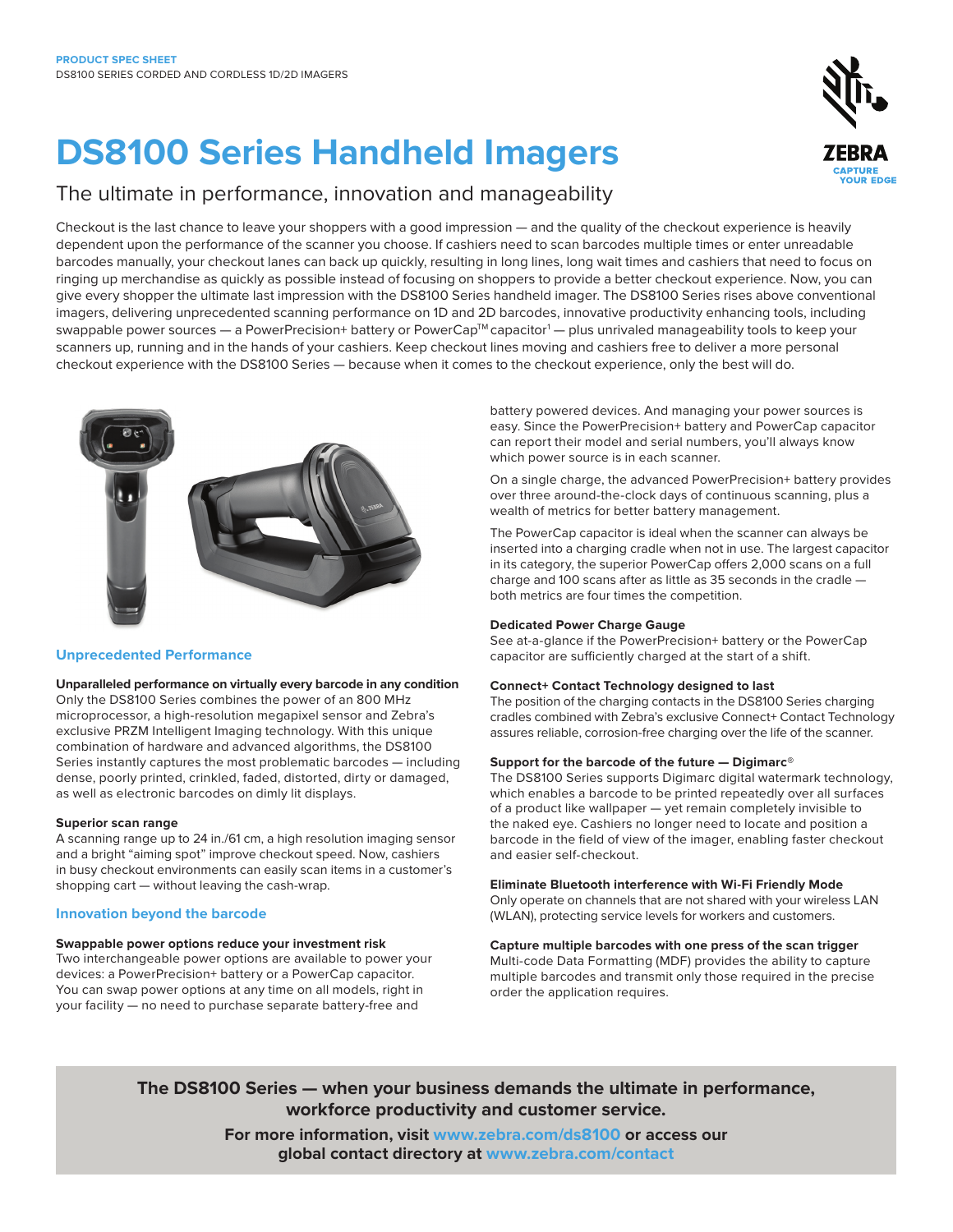#### **Capture drivers license data (DL version required)**

With one press of the scan trigger, cashiers can capture and parse data on drivers licenses to automatically populate a loyalty or credit card application, verify age for age-restricted purchases and more.

#### **Direct Decode Indicator improves productivity**

Since the illumination on the barcode flashes to indicate a good decode, workers never need to pause to make sure a barcode was captured correctly.

#### **Unrivaled manageability**

#### **Identify and correct problem barcodes with ScanSpeed Analytics**

Get the information you need to spot and correct barcode issues before they impact worker productivity and customer service quality. Only from Zebra, ScanSpeed Analytics captures barcode type, scan speed and more for every scanned barcode. And an image of the barcode with the slowest scan time helps you proactively identify and address issues to improve scan speed.

#### **Visionary visibility into battery performance metrics**

The PowerPrecision+ battery provides a wealth of health information, including charge cycles consumed, a State-of-Health meter and whether the battery can still hold a full charge. Now, you can easily spot, order and replace aging batteries before battery failures interrupt front end operations and cause checkout delays.

#### **Control your scanners from a smartphone, tablet or PC**

With this easy-to-use application, you can: control your imager's beeper, vibration and LED to set user alerts; display scanned barcode data; access model and serial number; and access battery statistics and more from Android, iOS and Windows smartphones, tablets and PCs.

#### **No-cost tools to meet advanced management needs**

With 123Scan, you can easily create configuration barcodes to program scanners. If your imagers are in multiple locations across the country or around the world, with Scanner Management Service (SMS), you can configure and update the firmware for any DS8100 Series device that is plugged into the host — no depot staging or user action is required — such as the scanning of a configuration barcode.

#### **Easy application development**

Get everything you need to easily integrate scanning into your business applications with our Scanner Software Development Kits (SDKs) for Windows, Android, iOS and Linux. These SDKs provide documentation, drivers, test utilities and sample source code.

#### **Simplify the entire scanning experience with DataCapture DNA**

Hardware is just the start of what you need to maximize the value of your scanners. The DS8100 Series is powered by DataCapture DNA, a set of unique development, management, visibility and productivity tools. Leveraging Zebra's 50 years of innovation, DataCapture DNA turns Zebra scanners into powerful tools that lower your TCO and help workers get more done each day. Decrease development cycles with development tools. Dramatically simplify scanner deployments of any size with management tools. Get the remote analytics you need to keep scanners up and running with visibility tools. And reach new levels of productivity with innovations that streamline tasks, allowing workers to capture the data the drives your business, faster and easier than ever.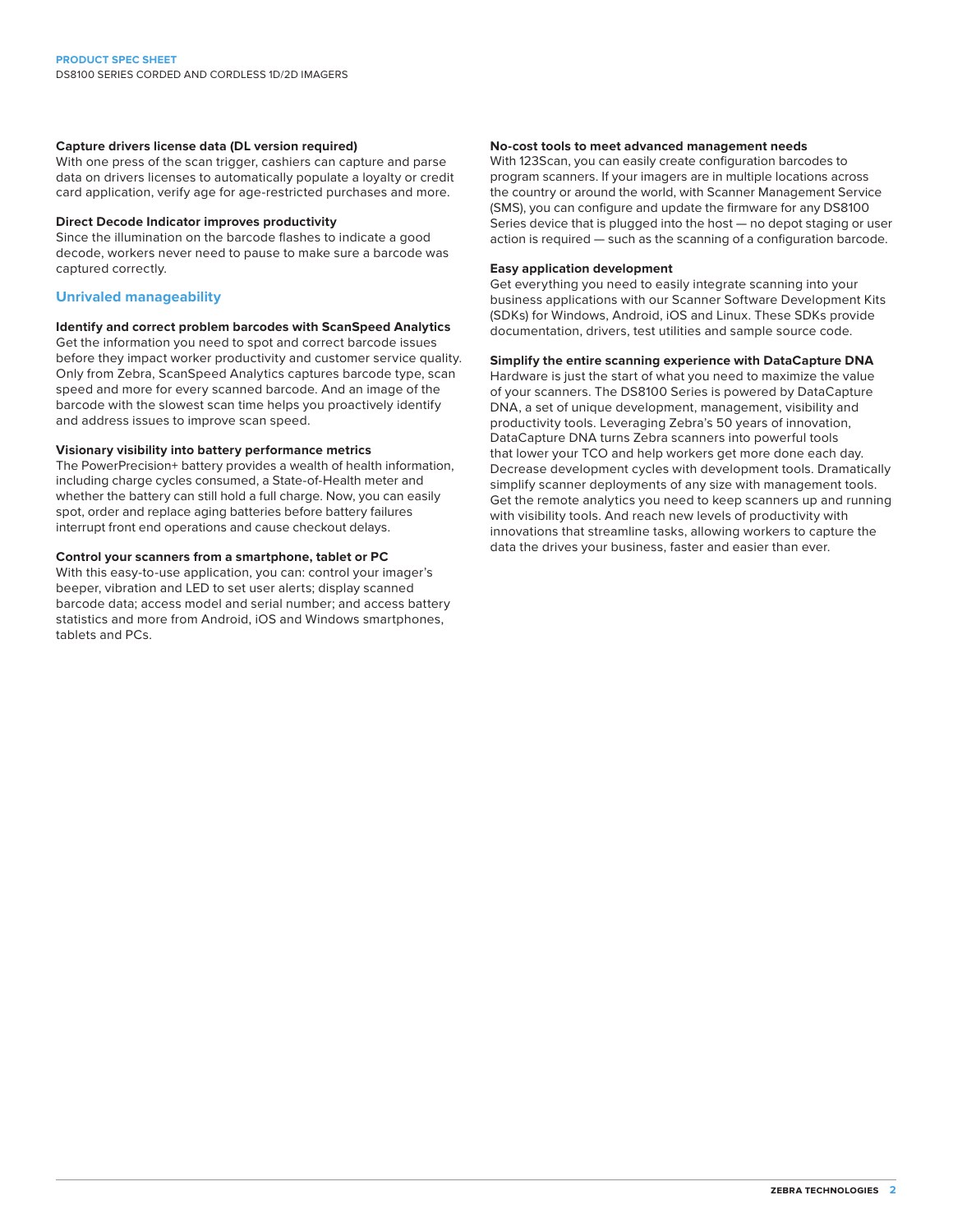## **DS8100 Series Specifications**

| <b>Physical Characteristics</b>              |                                                                                                                                           | <b>User Env</b>                       |
|----------------------------------------------|-------------------------------------------------------------------------------------------------------------------------------------------|---------------------------------------|
| <b>Dimensions</b>                            | Corded DS8108 and Cordless DS8178:                                                                                                        | <b>Tumble Spe</b>                     |
|                                              | 6.6 in. H x 2.6 in. W x 4.2 in. D<br>16.8 cm. H x 6.6 cm. W x 10.7 cm. D                                                                  | Environmer                            |
|                                              | <b>Standard Cradle:</b>                                                                                                                   | Electrostati                          |
|                                              | 2.8 in. H x 3.3 in. W x 8.3 in. D<br>7.1 cm. H x 8.4 cm. W x 21.1 cm. D                                                                   | (ESD)                                 |
|                                              | <b>Presentation Cradle:</b>                                                                                                               | <b>Ambient Lio</b><br>Immunity        |
|                                              | 2.9 in. H x 3.7 in. W x 4.8 in. D<br>7.4 cm, H x 9.4 cm, W x 12.2 cm, D                                                                   | <b>Radio Sp</b>                       |
| Weight                                       | Corded DS8108: 5.4 oz./154 g<br>Cordless DS8178: 8.3 oz./235.3 g<br>Desk/Wall Cradle: 7.1 oz./202 g<br>Presentation Cradle: 6.5 oz./182 g | <b>Bluetooth F</b>                    |
| <b>Input Voltage Range</b>                   | <b>DS8108: 4.5 to 5.5VDC</b><br>DS8178 Cradles: 5V: 4.7 to 5.5VDC; 12V: 10.8 to<br>13.2VDC                                                | Adjustable<br>Power                   |
| Current <sup>2</sup>                         | Corded DS8108 Operating Current at Nominal                                                                                                | Power                                 |
|                                              | Voltage (5.0V): 450 mA<br>Cradle: 470 mA (typical) Standard USB; 743mA<br>(typical) 12V                                                   | <b>PowerPreci</b><br><b>Battery</b>   |
| Color                                        | Nova White, Twilight Black                                                                                                                |                                       |
| <b>Supported Host</b><br>Interfaces          | USB Certified, RS232, Keyboard Wedge, TGCS<br>(IBM) 46XX over RS485                                                                       |                                       |
| Keyboard Support                             | Supports over 90 international keyboards                                                                                                  | PowerCap                              |
| <b>FIPS Security</b><br><b>Certification</b> | Certified Compliant with FIPS 140-2                                                                                                       |                                       |
| <b>User Indicators</b>                       | Direct decode indicator, good decode LEDs, rear<br>view LEDs, beeper (adjustable tone and volume),<br>dedicated Power Charge Gauge        |                                       |
| <b>Performance Characteristics</b>           |                                                                                                                                           |                                       |
| <b>Light Source</b>                          | Aiming Pattern: circular 617nm amber LED                                                                                                  |                                       |
| <b>Illumination</b>                          | (2) 645nm red LEDs                                                                                                                        |                                       |
| <b>Imager Field</b><br>of View               | 48° H x 37° V nominal                                                                                                                     | Regulato                              |
| <b>Image Sensor</b>                          | 1,280 x 960 pixels                                                                                                                        | <b>Electrical S</b>                   |
| <b>Minimum Print</b><br>Contrast             | 16% minimum reflective difference                                                                                                         |                                       |
| <b>Skew/Pitch Roll</b><br><b>Tolerance</b>   | +/- $60^\circ$ ; +/- $60^\circ$ ; 0-360 $^\circ$                                                                                          | Environmer                            |
| <b>Imaging Characteristics</b>               |                                                                                                                                           | <b>LED Safety</b>                     |
| <b>Graphics Format</b>                       | Images can be exported as Bitmap, JPEG or TIFF                                                                                            | <b>IT Emission</b>                    |
| <b>Image Quality</b>                         | 109 PPI on an A4 document                                                                                                                 | IT Immunity                           |
| <b>Minimum Element</b><br>Resolution         | Code 39 - 3.0 mil; Code 128 - 3.0 mil; Data<br>Matrix - 6.0 mil; QR Code - 6.0 mil; PDF - 5.0 mil                                         | <b>Harmonic C</b><br><b>Emissions</b> |
| <b>User Environment</b>                      |                                                                                                                                           | <b>Voltage Flu</b><br>and Flicker     |
| <b>Operating Temperature</b>                 | 32° to 122° F/0° to 50° C                                                                                                                 | <b>Radio Freqi</b>                    |
| <b>Charging Temperature</b>                  | 32° to 104° F/0° to 40° C                                                                                                                 | <b>Devices</b>                        |
| <b>Storage Temperature</b>                   | -40° to 158° F/-40° to 70° C                                                                                                              | Digital App                           |
|                                              |                                                                                                                                           | <b>Accessor</b>                       |
| Humidity                                     | 5% to 95% RH, non-condensing                                                                                                              | Standard cra                          |

| <b>User Environment (continued)</b>         |                                                                                                                                                                                                                                                                                                                                                                                                                                                                                                                                  |  |  |  |
|---------------------------------------------|----------------------------------------------------------------------------------------------------------------------------------------------------------------------------------------------------------------------------------------------------------------------------------------------------------------------------------------------------------------------------------------------------------------------------------------------------------------------------------------------------------------------------------|--|--|--|
| <b>Tumble Specification</b>                 | Designed to withstand 2,000 1.5 ft./0.5 m tumbles <sup>3</sup>                                                                                                                                                                                                                                                                                                                                                                                                                                                                   |  |  |  |
| <b>Environmental Sealing</b>                | <b>IP52</b>                                                                                                                                                                                                                                                                                                                                                                                                                                                                                                                      |  |  |  |
| <b>Electrostatic Discharge</b><br>(ESD)     | DS8108/DS8178 and Cradles: ESD per EN61000-4-<br>2, +/-15 KV Air, +/-8 KV Direct, +/-8 KV Indirect                                                                                                                                                                                                                                                                                                                                                                                                                               |  |  |  |
| Ambient Light<br>Immunity                   | 0 to 9,000 Foot Candles/0 to 96,840 Lux                                                                                                                                                                                                                                                                                                                                                                                                                                                                                          |  |  |  |
| <b>Radio Specifications</b>                 |                                                                                                                                                                                                                                                                                                                                                                                                                                                                                                                                  |  |  |  |
| <b>Bluetooth Radio</b>                      | <b>Standard Bluetooth Version 4.0 with BLE: Class</b><br>1330 ft./100m and Class 2 33 ft./10m, Serial Port<br>and HID Profiles                                                                                                                                                                                                                                                                                                                                                                                                   |  |  |  |
| Adjustable Bluetooth<br>Power               | Class 1: Output power adjustable down from 4 dBm<br>in 8 Steps<br>Class 2: Output power adjustable down from 2 dBm<br>in 8 Steps                                                                                                                                                                                                                                                                                                                                                                                                 |  |  |  |
| Power                                       |                                                                                                                                                                                                                                                                                                                                                                                                                                                                                                                                  |  |  |  |
| PowerPrecision+Li-lon<br><b>Battery</b>     | Capacity: 2500 mAh<br>Number of scans from full charge: 65,000 <sup>4</sup><br>Charge time from empty to full: 9 hours over USB<br>Charge time from audible low charge warning to<br>Ready-to-Scan at 20% of full charge (default):<br>3 hours over USB                                                                                                                                                                                                                                                                          |  |  |  |
| <b>PowerCap Capacitor</b>                   | Capacity: 440 F<br>Number of scans from full charge: 2,000 <sup>4</sup><br>Number of scans from Ready-To-Scan at 20% of full<br>charge (default): 200 <sup>4</sup><br>Number of scans from Ready-To-Scan at 15% of full<br>charge: $1004$<br>Charge time from empty to full: 30 min over USB<br>Charge time from audible low charge warning to<br>Ready-to-Scan at 20% of full charge (default): 90<br>sec over USB<br>Charge time from audible low charge warning<br>to Ready-to-Scan at 15% of full charge: 35 sec<br>over USB |  |  |  |
| <b>Regulatory</b>                           |                                                                                                                                                                                                                                                                                                                                                                                                                                                                                                                                  |  |  |  |
| <b>Electrical Safety</b>                    | EN 60950-1 2ed + A11 + A1 + A12 + A2:2013.<br>IEC 60950-1 2ed + A1 + A2, UL 60950-1, CAN/<br>CSA-C22.2 No. 60950-1-07                                                                                                                                                                                                                                                                                                                                                                                                            |  |  |  |
| Environmental                               | <b>RoHS EN 50581</b>                                                                                                                                                                                                                                                                                                                                                                                                                                                                                                             |  |  |  |
| <b>LED Safety</b>                           | <b>IEC 62471</b>                                                                                                                                                                                                                                                                                                                                                                                                                                                                                                                 |  |  |  |
| <b>IT Emissions</b>                         | EN 55022 (Class B); EN 55032 (Class B)                                                                                                                                                                                                                                                                                                                                                                                                                                                                                           |  |  |  |
| <b>IT Immunity</b>                          | EN 55024                                                                                                                                                                                                                                                                                                                                                                                                                                                                                                                         |  |  |  |
| <b>Harmonic Current</b><br><b>Emissions</b> | FN 61000-3-2                                                                                                                                                                                                                                                                                                                                                                                                                                                                                                                     |  |  |  |
| Voltage Fluctuation<br>and Flicker          | EN 61000-3-3                                                                                                                                                                                                                                                                                                                                                                                                                                                                                                                     |  |  |  |
| Radio Frequency<br><b>Devices</b>           | 47 CFR Part 15, Subpart B, Class B                                                                                                                                                                                                                                                                                                                                                                                                                                                                                               |  |  |  |
| Digital Apparatus                           | ICES-003 Issue 6, Class B                                                                                                                                                                                                                                                                                                                                                                                                                                                                                                        |  |  |  |
| <b>Accessories</b>                          |                                                                                                                                                                                                                                                                                                                                                                                                                                                                                                                                  |  |  |  |
| spare PowerCap; document capture stands     | Standard cradle, presentation cradle, wall mount bracket, spare battery,                                                                                                                                                                                                                                                                                                                                                                                                                                                         |  |  |  |

#### **Put the DS8100 Series to work in:**

#### **Retail**

#### • Point-of-Sale (POS) • Loyalty applications

- Electronic coupon redemption
- Backroom receiving
- Inventory management

#### **Hospitality**

- Check-in • Ticketing (concerts, sporting events and more)
- Loyalty cards

#### **Transportation & Logistics**

- Shipping and receiving
- Picking
- Product tracking • Ticketing (airports, train and bus
- terminals)
- Postal

#### **Light/Clean Manufacturing**

- Product and
- component tracking • Work-in-Process (WIP)

#### **Government**

- Lottery and gaming
- Administration
- Banking